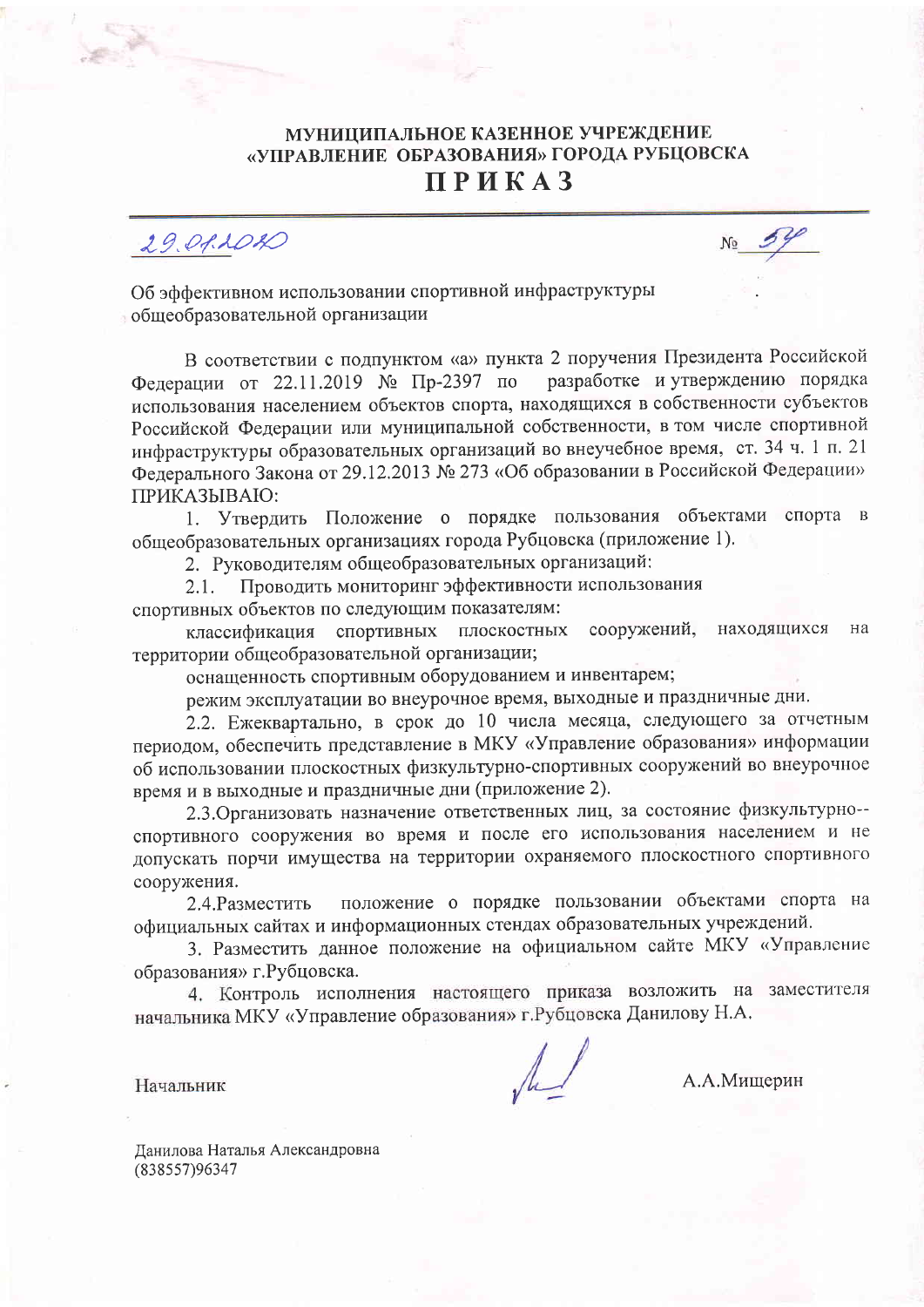**УТВЕРЖДАЮ** «Управление Начальник MKY образоваиия» г. Рубцовска ut / А.А.Мищерин / «29»января 2020 года

### ПОЛОЖЕНИЕ

о порядке пользования объектами спорта в общеобразовательных учреждениях города Рубцовска

## 1. ОБЩИЕ ПОЛОЖЕНИЯ

1. Настоящее положение определяет правила пользования объектами спорта в общеобразовательных организациях (далее - Организация).

1.1. В своей деятельности Организация руководствуется действующим Федеральным законом Российской Федерации от 29.12.2013 № 273 - ФЗ «Об образовании в Российской Федерации», ст. 34 ч. 1 п. 21, настоящим Положением.

1.2. Порядок пользования спортивным инвентарем, перечень основных услуг и условия их предоставления определяются настоящим положением.

1.3. Организация несет ответственность за содержание, сохранность, доступность, качество и предоставление спортивного инвентаря.

1.4. Обслуживание объектов спорта производится в соответствии с правилами техники безопасности, пожарной безопасности и санитарногигиеническими нормами, и правилами.

1.5. Положение действует до внесения в него изменений в соответствии с действующим законодательством.

К основным спортивным объектам Организации относятся объекты спортивного назначения: спортивный зал, тренажерный зал, футбольное поле, беговая дорожка, открытая спортивная площадка, лыжная база.

#### ЦЕЛИ И ЗАДАЧИ  $2.$

2.1. Привлечение максимально возможного числа учащихся и населения к систематическим занятиям спортом, направленным на развитие их личности, формирование здорового образа жизни, воспитания физических, моральноэтических и волевых качеств.

2.2. Повышение роли физической культуры в оздоровлении учащихся и населения, предупреждению заболеваемости и сохранение их здоровья.

2.3. Повышение уровня физической подготовленности и улучшение спортивных результатов с учетом индивидуальных способностей учащихся и населения.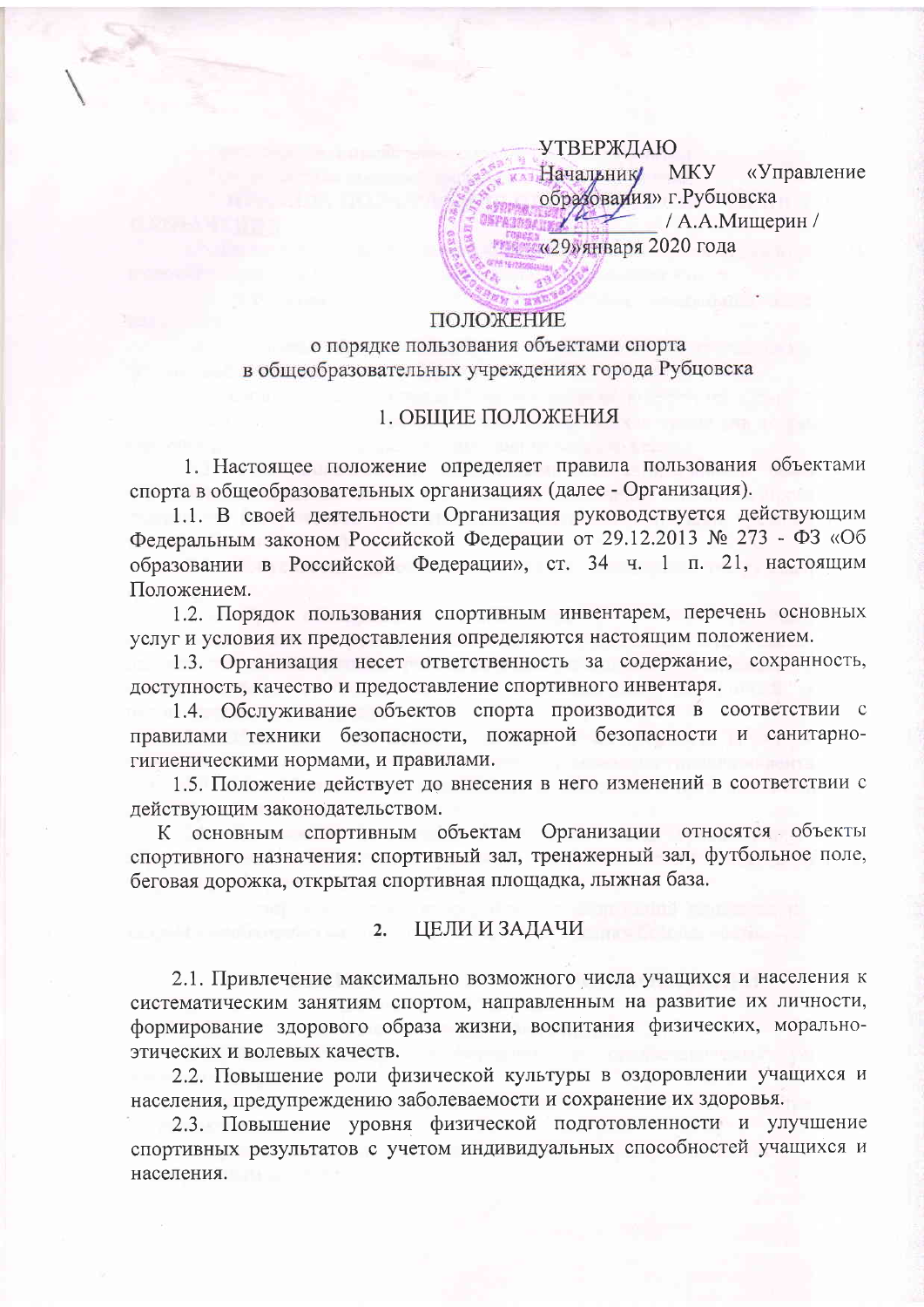2.4. Организация и проведение спортивных мероприятий.

2.5. Профилактика вредных привычек и правонарушений.

### ПРАВИЛА ПОЛЬЗОВАНИЯ ОБЪЕКТАМИ СПОРТИВНОГО  $3.$ **НАЗНАЧЕНИЯ**

3.1. Пользование спортивными объектами возможно, как правило, только в соответствии с их основным функциональным предназначением.

3.2. Объектами спорта могут пользоваться следующие категории населения:

обучающиеся образовательной организации во время проведения уроков физической культуры;

обучающиеся образовательной организации во внеурочное время;

население в свободное от занятий обучающихся время (на территории Организации согласно расписанию посещения) (приложение).

При пользовании спортивными и  $3.3.$ социальными объектами обучающиеся должны выполнять правила посещения специализированных помещений (спортивного зала, открытой спортивной площадки, тренажерного зала, футбольного поля).

3.4. Допускается использование только исправного оборудования и инвентаря.

3.5. При обнаружении (возникновении) поломки (повреждения) оборудования или сооружений, делающей невозможным или опасным их дальнейшее использование, работник образовательной Организации обязан незамедлительно сообщить об этом ответственному за данный объект руководителю Организации.

3.6. Образовательная Организация несет ответственность за содержание, сохранность, доступность, качество и предоставление спортивного инвентаря.

3.7. Ответственность за деятельностью объектов спорта возлагается на директора образовательной Организации.

3.8. Во время посещений спортивного зала, тренажерного зала образовательной Организации учащиеся или посетители обязаны иметь спортивную форму и спортивную обувь.

3.9. В спортзале, тренажерном зале, на спортивной площадке и тропе здоровья необходимо соблюдать необходимую технику безопасности.

# ПРАВА И ОБЯЗАННОСТИ ПОЛЬЗОВАТЕЛЕЙ ОБЪЕКТОВ СПОРТА

4.1. Пользователь объектами спорта имеет право:

получать постоянную информацию о предоставляемых услугах объектами спорта;

пользоваться спортивным инвентарем в соответствии с внутренним распорядком;

получать консультационную помощь о правильности пользования спортивным инвентарем;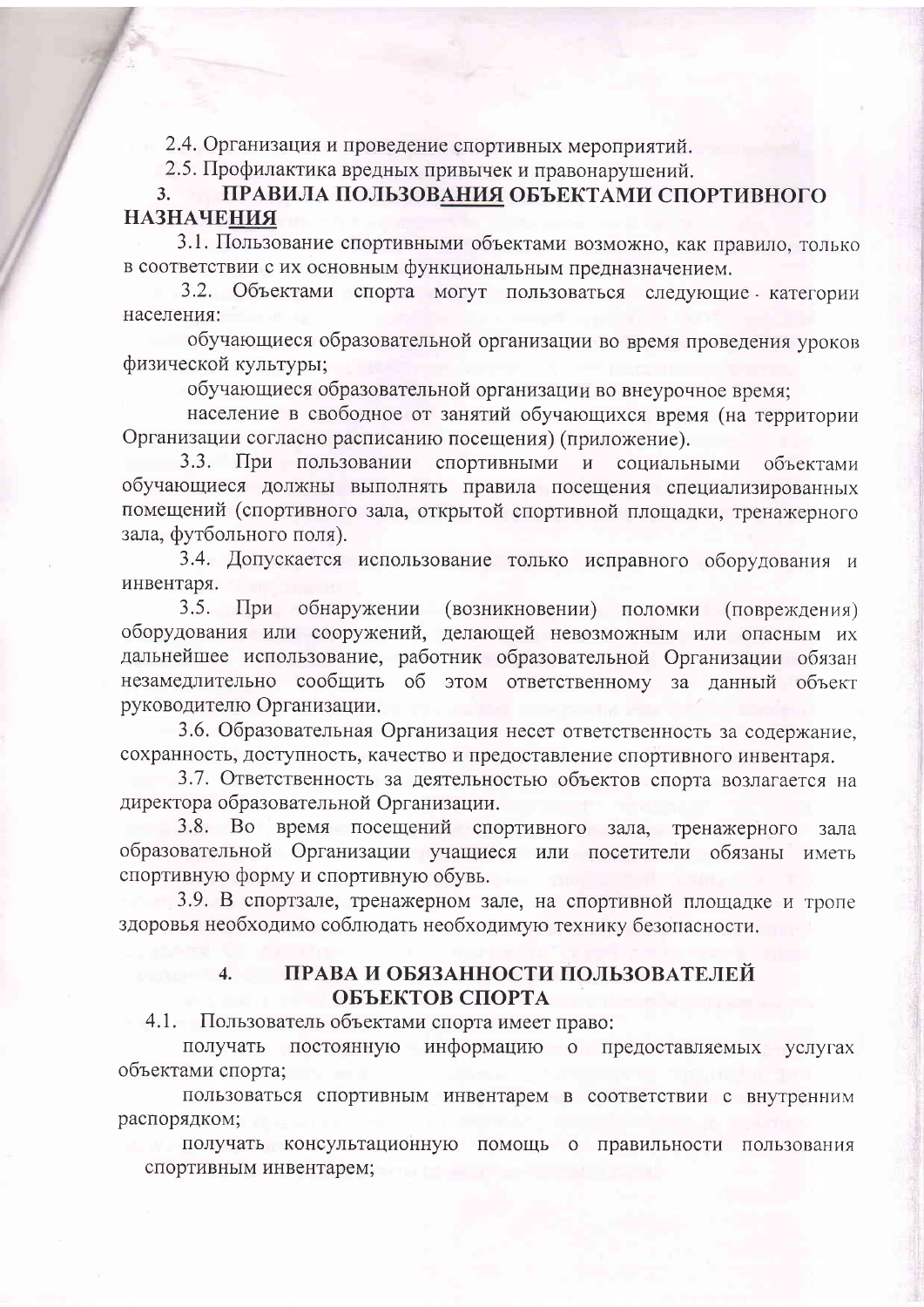участвовать в мероприятиях, проводимых образовательной Организацией.

4.2. Пользователь объектами спорта обязан:

беречь полученный спортивный инвентарь;

бережно относится к имуществу образовательной Организации;

поддерживать порядок и дисциплину в спортивном зале, служебных помещениях, на спортивной площадке и в тренажерном зале;

4.3. Пользователям объектами спорта запрещается:

использовать оборудование спортивной площадки не по его прямому назначению, в том числе висеть на футбольных воротах, баскетбольных щитах и кольцах. Лица, портящие имущество в общественных местах, несут уголовную ответственность согласно ст. 214 УК РФ «Вандализм»;

находиться на спортивных площадках в возрасте до 10 лет без сопровождения взрослых, в возрасте до 16 лет без сопровождения взрослых после 20ч.00мин.;

толкаться, прыгать, кричать и совершать иные действия, нарушающие общественный порядок, мешающие остальным посетителям на спортивной плошадке;

производить самостоятельную разборку, сборку и ремонт спортивных снарядов и оборудования;

проносить огнестрельное и холодное оружие, химические и взрывчатые вещества, колюще-режущие и иные предметы и средства, наличие либо безопасности представлять угрозу для может применение которых окружающих;

размещать объявления, рекламные материалы или иные документы без разрешения администрации школы;

приносить на территорию спортивной площадки продукты питания, распивать пиво и спиртосодержащие напитки, курить;

территории находиться спортивной площадки  $\bf{B}$ состоянии на алкогольного, токсического или наркотического опьянения;

использовать открытый огонь и иные пиротехнические изделия;

собак на территории спортивной площадки и всей выгуливать пришкольной территории;

бросать посторонние предметы, оставлять мусор, разливать какие-либо жидкости на покрытие, а также причинять ущерб покрытию и инвентарю какими-либо предметами, наносить вандальные надписи;

создавать конфликтные ситуации, допускать оскорбительные выражения и хулиганские действия в адрес других лиц.

В случае нарушения посетителями установленных правил сотрудники школы, обеспечивающие функционирование и порядок на территории школы, в том числе на спортивной площадке, вправе делать им соответствующие замечания и применять меры воздействия, предусмотренные действующим законодательством.

Администрация школы не несет ответственности: 4.4.